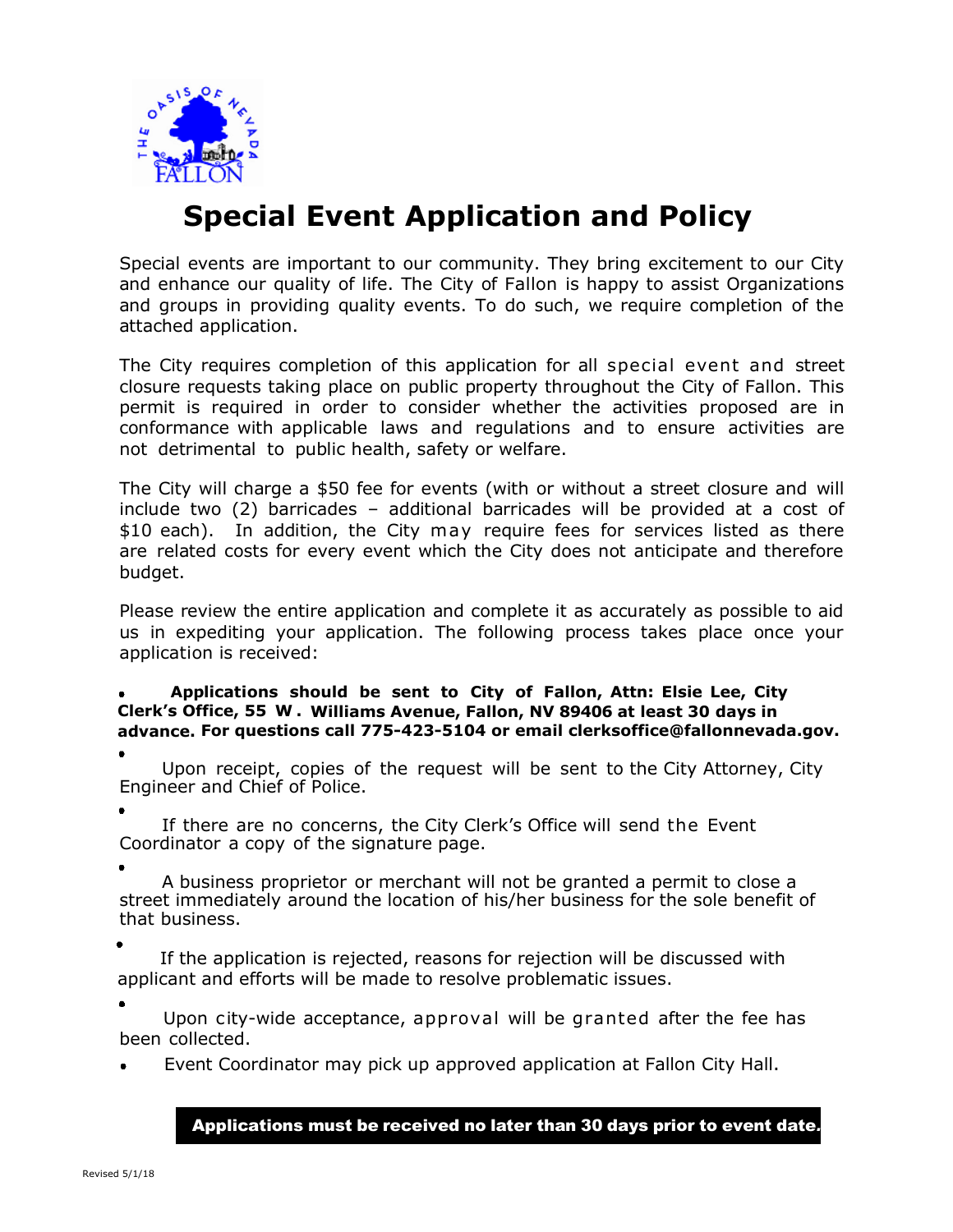### **FALLON SPECIAL EVENT APPLICATION**

| <b>Applicant Status:</b>                                                |                                                | $\Box$ Fallon residential or community group $\Box$ Government Agency                          |  |  |
|-------------------------------------------------------------------------|------------------------------------------------|------------------------------------------------------------------------------------------------|--|--|
| $\Box$ Not for profit                                                   | $\square$ For profit federal Tax ID: $\square$ |                                                                                                |  |  |
| $\Box$ Collaborative event (two or more organizations working together) |                                                |                                                                                                |  |  |
| $\Box$ Private Citizen                                                  |                                                |                                                                                                |  |  |
|                                                                         |                                                |                                                                                                |  |  |
|                                                                         |                                                |                                                                                                |  |  |
|                                                                         |                                                |                                                                                                |  |  |
|                                                                         |                                                | Purpose of Event: Please provide a complete description of your event:                         |  |  |
|                                                                         |                                                |                                                                                                |  |  |
|                                                                         |                                                |                                                                                                |  |  |
|                                                                         |                                                | <b>Event status:</b> $\Box$ Open to the public $\Box$ Admission/Donations requested            |  |  |
|                                                                         |                                                | $\Box$ Not open to public $\Box$ Registration fee required                                     |  |  |
| Have you held this event in previous years? $\square$ Yes $\square$ No  |                                                |                                                                                                |  |  |
|                                                                         |                                                | Approximate # of participants: _______ Estimated Audience: ______                              |  |  |
| Approximate # of event staff: _______                                   |                                                |                                                                                                |  |  |
|                                                                         |                                                | Location and/or route of event (attach site map and emergency plan of action): Describe        |  |  |
|                                                                         |                                                | event activities, entertainment & participants, including VIP's. Attach extra pages if needed: |  |  |
|                                                                         |                                                |                                                                                                |  |  |

What streets will be closed? (be specific - example: Center Street between Maine and Nevada)

\_\_\_\_\_\_\_\_\_\_\_\_\_\_\_\_\_\_\_\_\_\_\_\_\_\_\_\_\_\_\_\_\_\_\_\_\_\_\_\_\_\_\_\_\_\_\_\_\_\_\_\_\_\_\_\_\_\_\_\_\_\_\_\_\_\_\_\_\_\_\_\_\_\_\_\_\_\_\_\_  $\_$  ,  $\_$  ,  $\_$  ,  $\_$  ,  $\_$  ,  $\_$  ,  $\_$  ,  $\_$  ,  $\_$  ,  $\_$  ,  $\_$  ,  $\_$  ,  $\_$  ,  $\_$  ,  $\_$  ,  $\_$  ,  $\_$  ,  $\_$  ,  $\_$  ,  $\_$  ,  $\_$  ,  $\_$  ,  $\_$  ,  $\_$  ,  $\_$  ,  $\_$  ,  $\_$  ,  $\_$  ,  $\_$  ,  $\_$  ,  $\_$  ,  $\_$  ,  $\_$  ,  $\_$  ,  $\_$  ,  $\_$  ,  $\_$  ,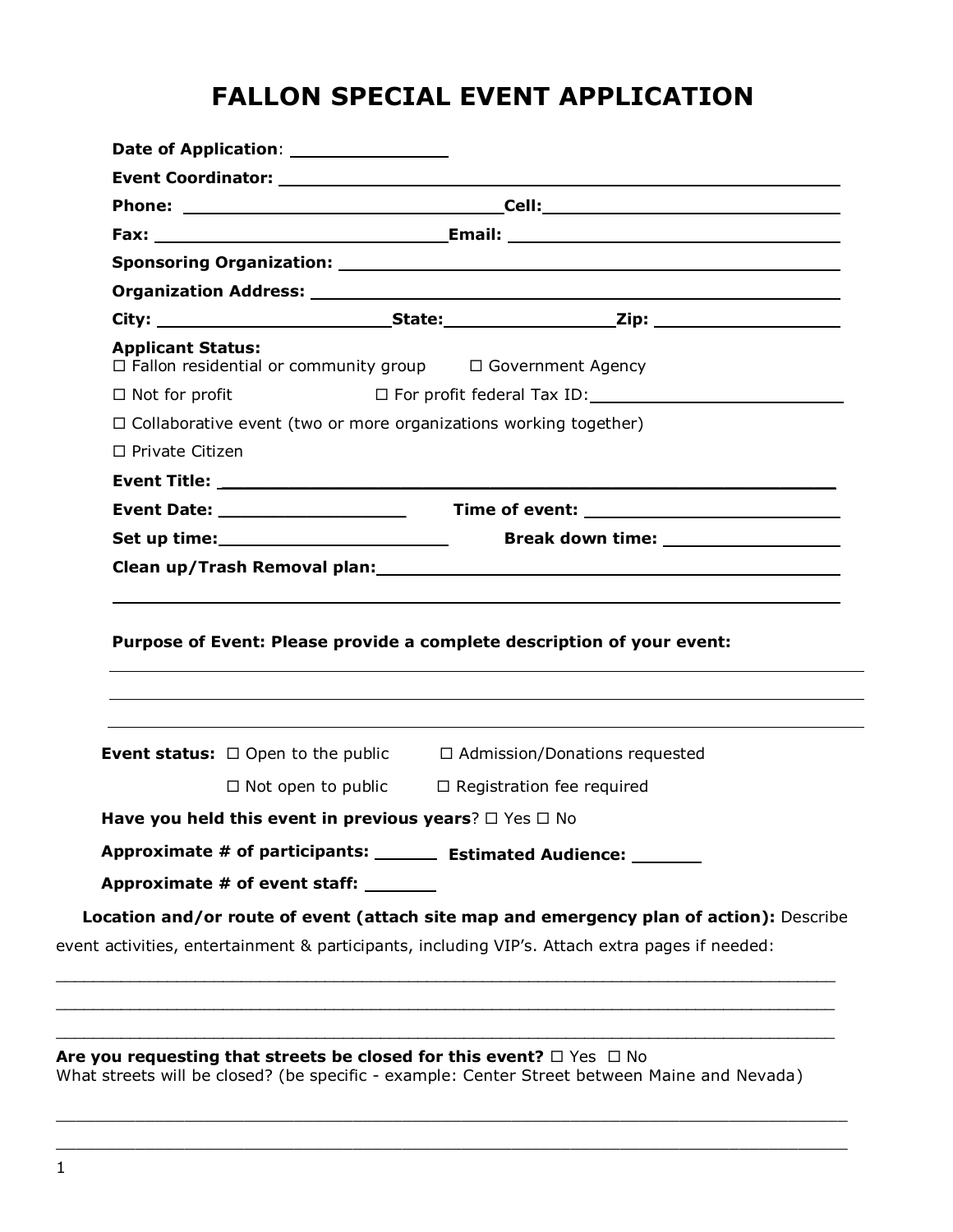| Number of barricades needed | (Initial street closure fee include two barricades) |
|-----------------------------|-----------------------------------------------------|
|-----------------------------|-----------------------------------------------------|

Location for the barricades to be dropped off/picked up (must be the same):

*NOTE: Barricades must be returned in same condition as they were issued. Repair or replacement cost of \$60 for barricades will be charged to the above listed contact person.*

#### **The following items will require an additional fee from applicant for use of Services.**

 $\_$  ,  $\_$  ,  $\_$  ,  $\_$  ,  $\_$  ,  $\_$  ,  $\_$  ,  $\_$  ,  $\_$  ,  $\_$  ,  $\_$  ,  $\_$  ,  $\_$  ,  $\_$  ,  $\_$  ,  $\_$  ,  $\_$  ,  $\_$  ,  $\_$  ,  $\_$  ,  $\_$  ,  $\_$  ,  $\_$  ,  $\_$  ,  $\_$  ,  $\_$  ,  $\_$  ,  $\_$  ,  $\_$  ,  $\_$  ,  $\_$  ,  $\_$  ,  $\_$  ,  $\_$  ,  $\_$  ,  $\_$  ,  $\_$  ,

#### **Please check below all items that apply to your event:**

 $\Box$  Selling products/concessions  $\Box$  Yes  $\Box$  No

 $\Box$  Using City power outlets - \$10 per day

 $\Box$  Closing streets/use of barricades (two (2) barricades included, additional barricades are available for \$10 each).

 $\Box$  The City requires an event coordinator to attach a site map demonstrating event activities and an emergency plan of action for street closures.

 $\Box$  Will alcohol be served at the event?  $\Box$  Yes  $\Box$  No

If yes, please provide liquor license number

The City reserves the right to require the presence of a police officer at any event where alcohol is being served. The City also reserves the right to require police presence at nonalcohol events. The fee is \$35 per hr. The applicant will be required to comply with direction provided by the Police Department Support Services Captain (775) 423-0167.

**The following services are not provided by the City.** Please contact appropriate organizations for assistance.

**Tents**

#### **Port-o-potties**

**Trash & Clean up**: It is the responsibility of the event coordinator to ensure trash and clean up services are provided. The City reserves the right to require a refundable event fee of \$100 to restore the premises to its original condition.

*Applicant signature* \_ *Date*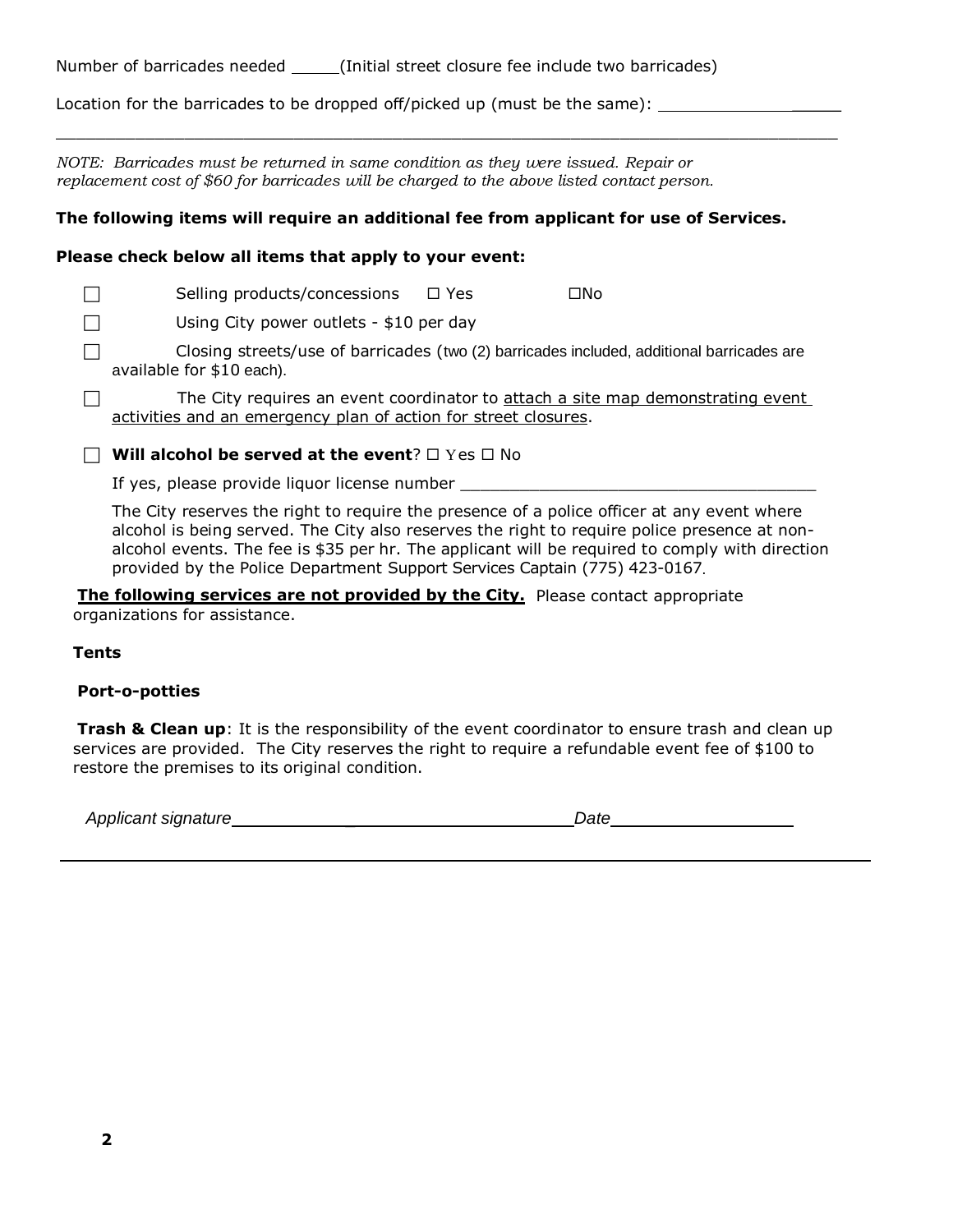

#### *Street Closing Permitting and Notification Procedure*

A completed event application shall be submitted to the City Clerk's Office for review at a minimum of 30 days prior to the event. Incomplete applications will not be considered or accepted. The City shall notify the applicant when there are conflicts or concerns regarding the application. The City will issue an official sign-off sheet. When the sign-off sheet is returned, a permit will be issued at least seven (7) business days before the proposed street closure date.

The applicant is required to canvass all businesses and residents within a full block, in each direction, of the planned activity to create awareness and collect signatures indicating that businesses and residents were made aware and approve or disapprove the event/street closure. The applicant is responsible for seeing that business tenants and residents on upper floors receive the same notification and consideration as street-level tenants. Each recipient will sign or initial that they have been made aware and will check whether they approve or disapprove. The applicant will submit the original sign-off form to the City's Clerk's Office. Incomplete sign-off sheets will not be accepted and may be grounds for denying permits. If the business owner or resident is unavailable, the event coordinator must leave behind information about the street closure with a contact number.

Businesses shall have three to five (3-5) business days in which to notify the City of any concerns or objections in reference to the proposed street closure. The City shall attempt to resolve concerns or objections reported in consultation with the business and applicant.

#### *Restrictions*

- Any group/organization requesting to close a street may be required to provide the city with an insurance policy naming the city as a rider.
- A business proprietor will not be permitted to close a street immediately around the location of his/her business for the sole benefit of that business.
- Holiday weekends may be reason for denial: i.e. the weekend after Thanksgiving is a strong weekend for retailers and thus a street closure may be denied.
- Applicant is responsible to clean, clear, repair or pay to repair damage to surrounding private or city properties resulting from event attendees.
- In the event of an emergency circumstance, natural or civil disasters, the City reserves the right to cancel all outstanding permits on both public and private properties within City limits.
- The City reserves the right to change, modify, update, or waive provisions of these guidelines where necessary for the public's health, safety or welfare.
- The City reserves the right to cancel street closure permits and/or take further restrictive actions where necessary to assure adherence to these guidelines.
- Unless a waiver is granted, all activities must cease by 10 p.m.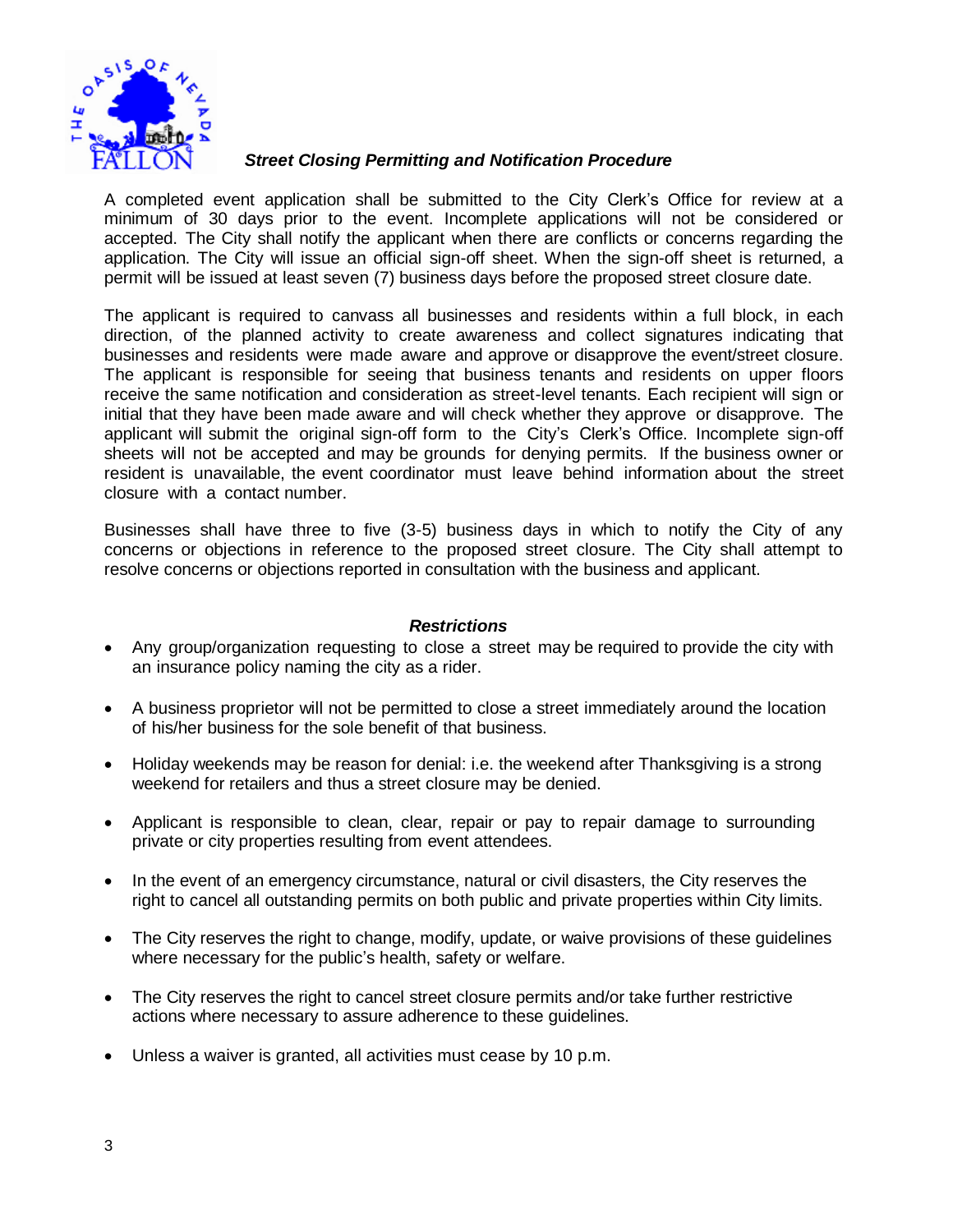# **Fallon Special Event/Street Closure Sign-Off Sheet**

| <b>Event Description</b>       |  |
|--------------------------------|--|
|                                |  |
| Date, Time and Location        |  |
|                                |  |
| Streets requested to be closed |  |

Please record your name, address, signature and if you approve or disapprove this special event or street closure.

|                         | PRINT NAME | ADDRESS | APPROVE/DISAPPROVE SIGNATURE |  |
|-------------------------|------------|---------|------------------------------|--|
| $\overline{1}$          |            |         |                              |  |
| $\overline{2}$          |            |         |                              |  |
| $\overline{\mathbf{3}}$ |            |         |                              |  |
| $\overline{\mathbf{4}}$ |            |         |                              |  |
| $\overline{5}$          |            |         |                              |  |
| $\boldsymbol{6}$        |            |         |                              |  |
| $\overline{7}$          |            |         |                              |  |
| $\bf 8$                 |            |         |                              |  |
| 9                       |            |         |                              |  |
| $10\,$                  |            |         |                              |  |
| 11                      |            |         |                              |  |
| $12$                    |            |         |                              |  |
| 13                      |            |         |                              |  |
| 14                      |            |         |                              |  |
| 15                      |            |         |                              |  |
| $16\,$                  |            |         |                              |  |
| $17\,$                  |            |         |                              |  |
| $18\,$                  |            |         |                              |  |
| $19$                    |            |         |                              |  |
| $20\,$                  |            |         |                              |  |

Use additional sheets if necessary